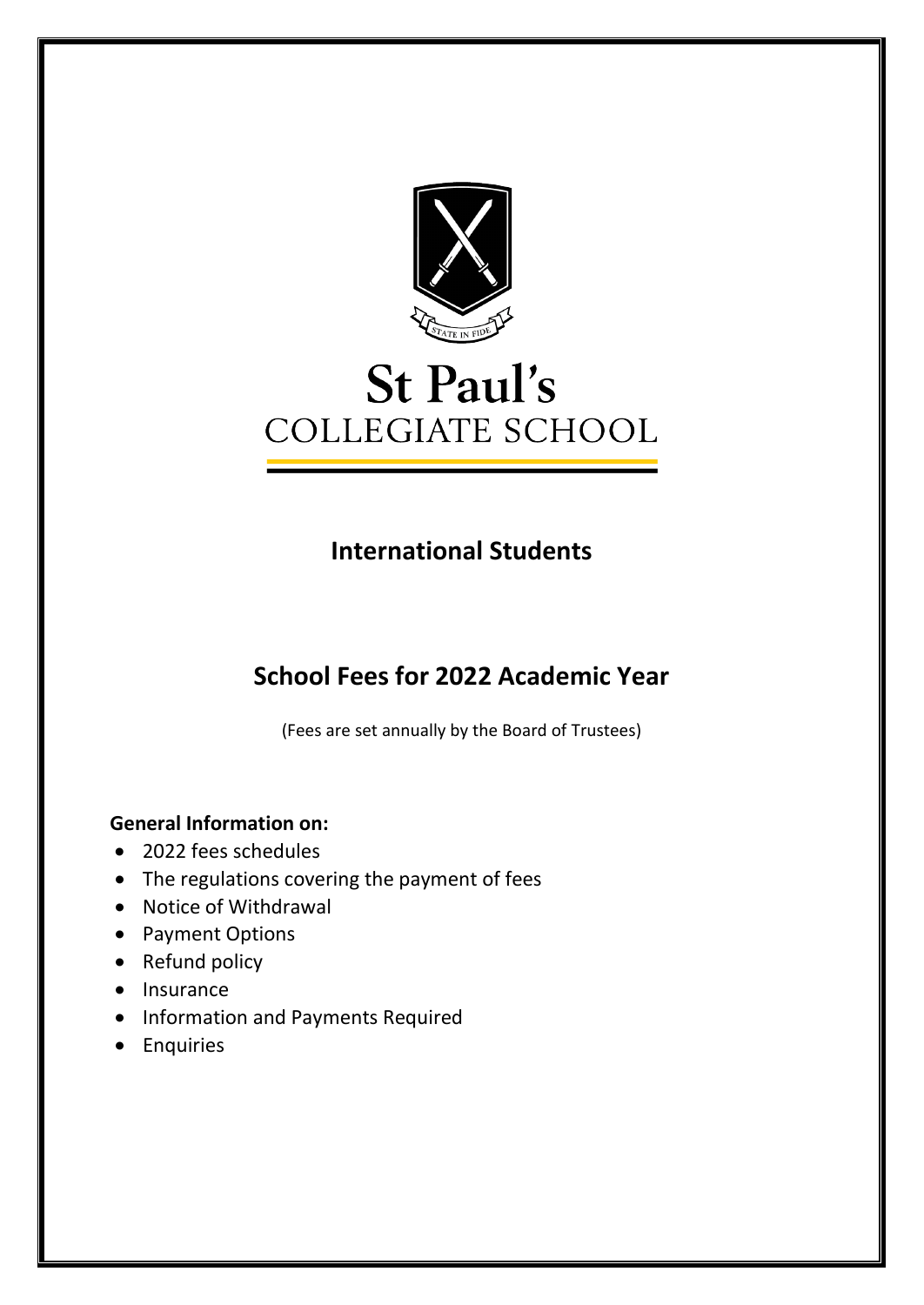### **ST PAUL'S COLLEGIATE SCHOOL**

#### **2022 FEES SCHEDULE FOR INTERNATIONAL STUDENTS**

| <b>Enrolment Fees</b> | \$800   |
|-----------------------|---------|
| <b>Bond</b>           | \$1,900 |
|                       |         |

| <b>International Student Fees</b>         | <b>2022 Fees</b> |                |  |
|-------------------------------------------|------------------|----------------|--|
|                                           |                  |                |  |
| <b>School Fees except Year 10</b>         |                  |                |  |
|                                           | Day              | <b>Boarder</b> |  |
| <b>Tuition fees</b>                       | 42,580           | 42,580         |  |
| Boarding fees                             | N/A              | 17,640         |  |
| Lunches                                   | 2,310            | N/A            |  |
| <b>Parents Association Fee</b>            | 115              | 115            |  |
| <b>Old Collegians Fee</b>                 | 115              | 115            |  |
| <b>Fees net of discount</b>               | \$45,120         | \$60,450       |  |
|                                           |                  |                |  |
|                                           |                  |                |  |
| School Fees for Year 10 only - Tihoi year |                  |                |  |
|                                           | Day              | <b>Boarder</b> |  |
| <b>Tuition fees</b>                       | 42,580           | 42,580         |  |
| Boarding fees                             | 8,820            | 17,640         |  |
| Tihoi course fee                          | 2,260            | 2,260          |  |
| Lunches                                   | 1,155            | N/A            |  |
| <b>Parents Association Fee</b>            | 115              | 115            |  |
| <b>Old Collegians Fee</b>                 | 115              | 115            |  |
| <b>Fees</b>                               | \$55,045         | \$62,710       |  |
|                                           |                  |                |  |

- Fees are shown in NZ dollars and include Goods and Services tax
- The bond payment referred to under the enrolment section will be repaid at the end of your child's time at St Paul's Collegiate School once all accounts have been settled.
- Tuition fees include provision for English as a Second Language Tuition.
- **Full payment in advance must be received by 30 November 2021. No prepaid discount is available.**
- For the classification of a New Zealand domestic Student refer below<sup>1</sup>.

4

<span id="page-1-0"></span><sup>&</sup>lt;sup>1</sup> New Zealand Citizens; students from the Cook Islands, Tokelau or Niue who are New Zealand Citizens; Australian Citizens, permanent residents of Australia; the holder of a residence permit under the Immigration Act 1987; persons exempt from the requirement to hold a residence permit under the Immigration Act 1987.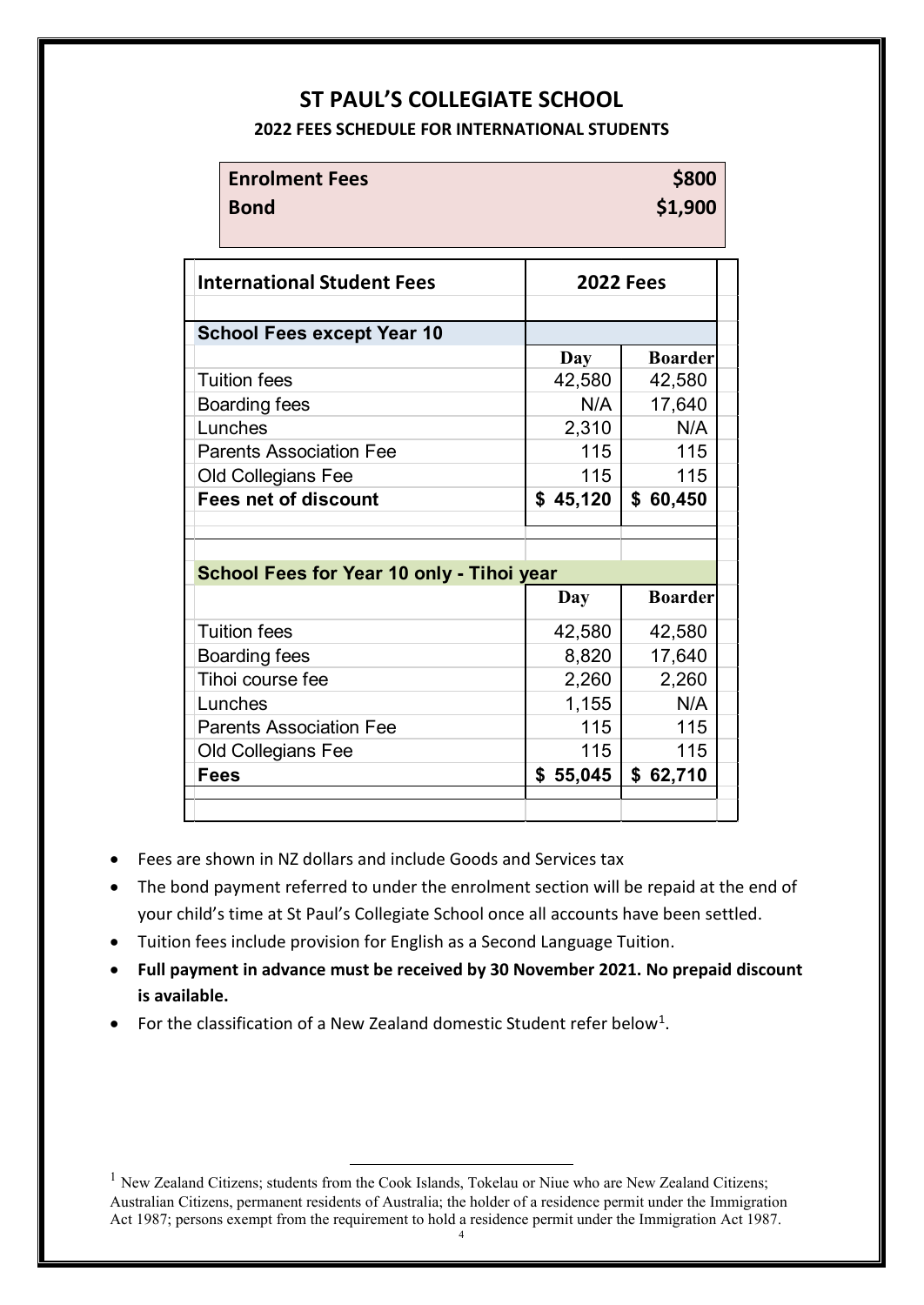#### **REGULATIONS COVERING FEES**

- 1. Fees are as published and shall be **fixed by the Board of Trustees** from time to time (with or without prior notice). Disbursements are **payable within 20 days of the date of the account**.
- 2. All fees and other moneys **not paid by the due date shall bear interest** at a rate fixed from time to time by the Board of Trustees.
- 3. No fee is refundable where a student does not start or does not complete a full term.
- 4. Where fees remain unpaid and no arrangement has been agreed with the Business Manager as to their payment, then the Board of Trustees will require the immediate removal of the student from the school.

#### **NOTICE OF WITHDRAWAL**

- 1. **One full term's notice of withdrawal** must be given in writing to the Headmaster.
- 2. The notice required must be given not later than the beginning of the term at the end of which a student is to leave and in the event that such notice is not given by the date required, then the following terms fees shall be payable.
- 3. Verbal notice of withdrawal will not be accepted.
- 4. The question of a student's withdrawal should always be a matter for consultation between the Headmaster and the parents/guardians.
- 5. Where the student is required to leave the school under Clause 19 of the Standards of Conduct described below, the full fee for the term will remain payable with no refund given. "The student is subject to the rules and discipline of the school. A copy of the international student Discipline Policy is available for perusal on our school website or upon request from our International Director". The school reserves the right to request the withdrawal of the student, or if necessary, to suspend or expel the student for any serious act or omission that is in breach of the school rules"
- 6. Withdrawal of a student from a boarding position requires the same notice of withdrawal.
- 7. A student who wishes to change from a boarding option to a day student during the year will be required to pay boarding fees for the remainder of that year.

| Medical Insurance - refer to UNI-CARE    | \$600             |
|------------------------------------------|-------------------|
|                                          |                   |
| website as premium is calculated on 12   |                   |
| months cover – <b>indicative cost:</b>   |                   |
| Home-stay for boarding students - leave  | $$50/$ night      |
| weekends and holidays                    | \$285/week        |
| Home-stay for day students (based on 52) | \$285/week        |
|                                          | $$14,820/$ per    |
|                                          | annum             |
| Uniform costs for new students           | $$1,600 - $2,000$ |
| Sports levy - depends on sport           | variable          |
| NCEA Examinations per year               | $$300 - $400$     |
| Scholarship Examinations (per subject)   | \$102.20          |

#### **Estimate of other expenses:**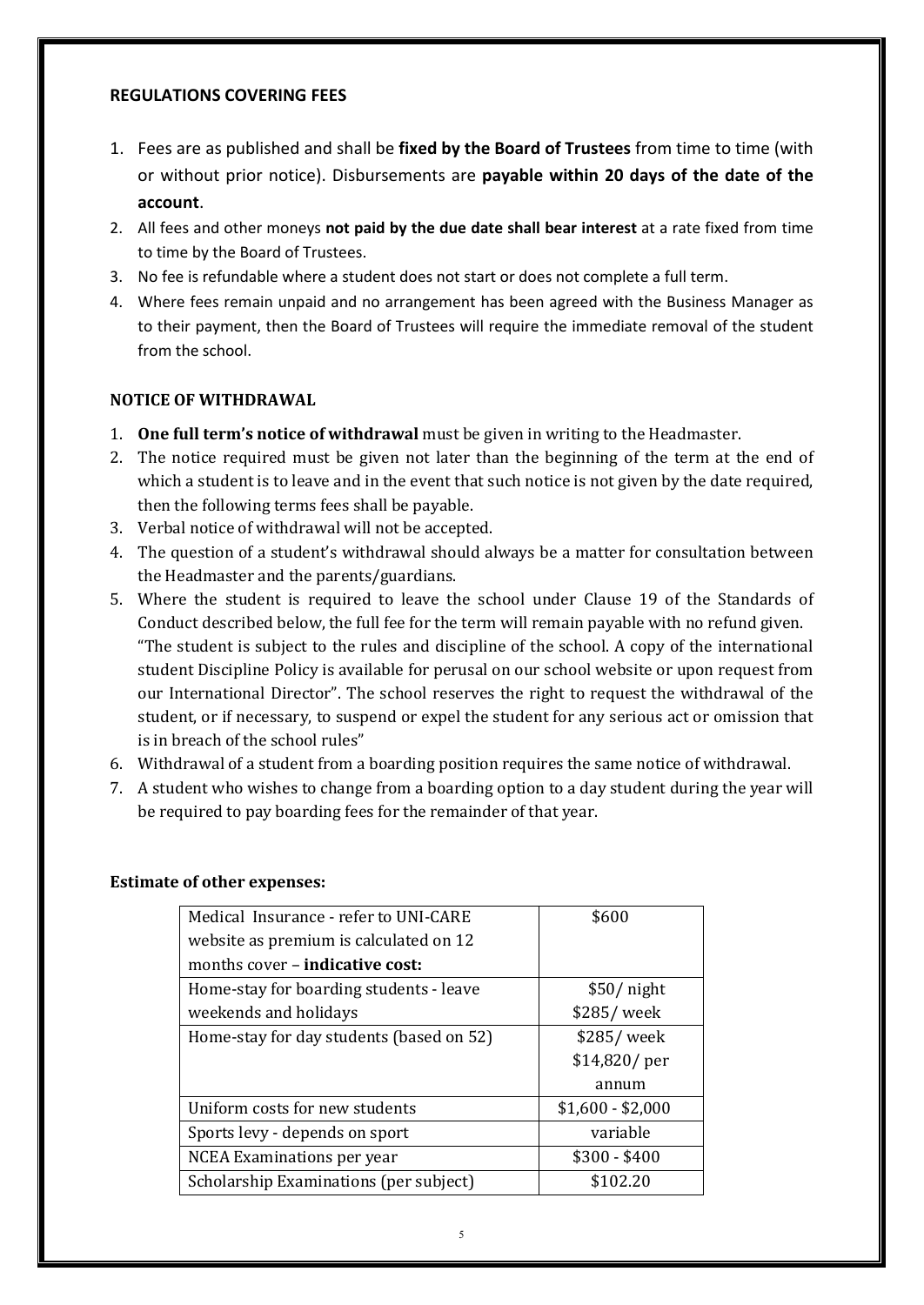| Cambridge Examinations per exam              |                |
|----------------------------------------------|----------------|
| <b>IGCSE</b>                                 | \$125          |
| AS Exams                                     | \$132          |
|                                              |                |
| Evening meal for Day students - optional     | \$12.50        |
| <b>Breakfast for Day Students - optional</b> | \$9            |
| Pick up/ drop off Auckland airport           | \$80 each way  |
| <b>Guardian Fees</b>                         | \$500 per term |
| <b>Bedding Pack for Boarders</b>             | \$130          |
|                                              |                |

Please note that there may be other expenses which could be charged to a student's account. These will vary from student to student but may include:

- o Boarding house trips
- o Taxi and bus fares o Sports levy
- o International holiday
	- o Toiletries / haircuts
- 
- 
- o Stationery
	- o Personal
- o Music tuition

o Academic field trips

**PAYMENT OPTIONS for 2022 FEES**

o Clothing labels

#### Payable at the school office.

o School doctor

#### **Credit Cards**

**Cash**

trips

Only Visa or MasterCard will be accepted; however a **surcharge fee of 2%** will be added to cover transaction costs where this option is chosen.

#### **Telephone and Internet Banking**

St Paul's has recently enabled parents and caregivers to make payment using these services through any of the major banks. Our bank account codes are as shown below.

#### **Payment of Future Years Fees**

**Payments for more than one year in advance are welcomed and if received before 30th November 2021 will carry an exemption from any fee increases** incurred during the period for which the fees are prepaid.

**Payments may be credited direct** to the school's bank account, which is held at Bank of New Zealand, Hamilton North, New Zealand. **Swift code is BKNZNZ22** - **Bank Account No: 02 0320 0203376 00**

If you are paying by direct credit, **please ensure that the student's name and family code** (if already issued) **are included in the particulars given**. Please also send us a fax or email to let us know that you have transmitted the money (email address[:schoolaccounts@stpauls.school.nz\)](mailto:schoolaccounts@stpauls.school.nz), (fax number: +647 957-8833).

# o Telephone use

o Extra tuition